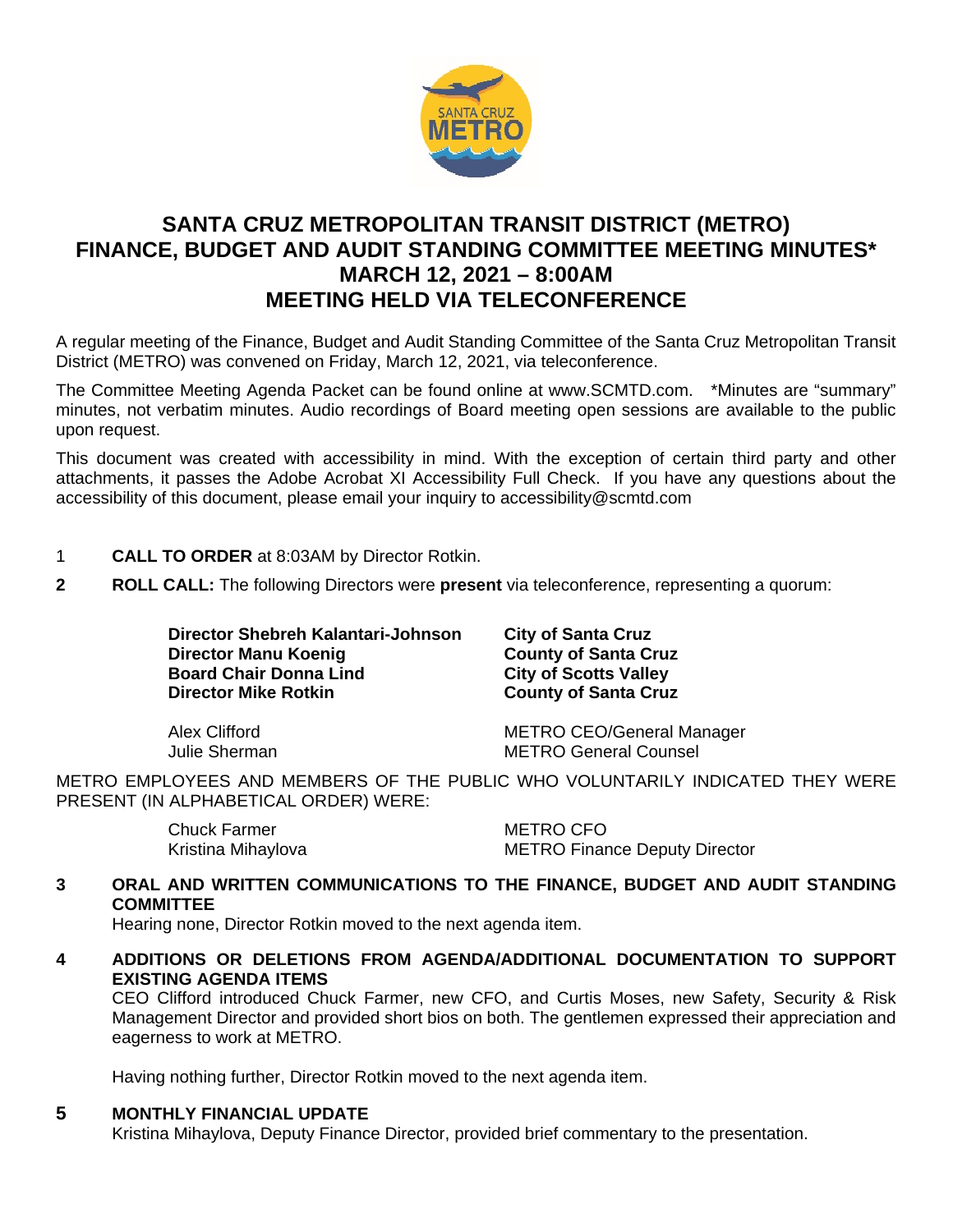Referring to page 5.5, FY21 Operating Expenses by Major Expense Category, Director Rotkin observed the fringe benefits cost exceeds the labor costs at a level higher than he recalled. Ms. Mihaylova responded Director Rotkin's observation is correct; the fringe benefits amount represents current and retired employees as well as additional COVID-related leaves/absences.

Director Rotkin asked if METRO is on target with the plan for total electrification of the fleet. CEO Clifford said we are on target with the board-adopted plan as a small transit agency under the California Air Resources Board (CARB) mandated classification. The first mandate will take effect in 2026, which requires 25% of the METRO fleet to be zero emission in 2026. After the next threshold in 2029, every acquired bus must be zero emission. METRO continues to purchase CNG buses as we wait for improved battery energy capacity, which translates to more range. METRO service requires buses that will achieve 300 miles per day after the battery degrades by 20%. We will thoroughly test the Proterra buses once received. Unlike typical construction projects that utilize financial drawdowns, bus purchases are not incrementally paid for. Bus purchases are paid for only after they have been received, thoroughly tested and accepted. Under the Biden-Harris administration, there may be changes to the regulations and funding thereof.

If available, the March 26, 2021 board presentation will include updated state and county unemployment rates.

John Urgo, Planning and Development Director, will provide the requested ridership by route information to Director Koenig.

There was no public comment.

# **6 FY22 & FY23 PRELIMINARY OPERATIONS BUDGET ASSUMPTIONS**

- **6A FY22 & FY23 PRELIMINARY OPERATING AND FY22 PRELIMINARY CAPITAL BUDGET PRESENTATION**
- **6B FY22 & FY23 PRELIMINARY OPERATING BUDGET DETAIL**

# **6C FY22 PRELIMINARY CAPITAL BUDGET DETAIL FOR REVIEW AND TDA/STA CLAIMS PURPOSES**

Director Rotkin provided a brief explanation of METRO's budget process, noting that there is a range of unknown factors that could affect the final budget.

Kristina Mihaylova, Deputy Finance Director, provided commentary to the presentation (Agenda Item 6A), stressing that today's presentation represents a preliminary budget. One of the main goals of this preliminary budget is to submit a claim in March to the Santa Cruz County Regional Transportation Commission (RTC) for METRO's share of the TDA/STA funding.

Director Kalantari-Johnson asked about UCSC and/or Cabrillo student ridership. CEO Clifford and Director Rotkin responded that both institutions anticipate students returning in the fall semester at 2/3 of their respective enrollment level. To meet this anticipated service demand, METRO is preparing for a class of 10 Bus Operators. Director Rotkin reminded the assembly that Cabrillo and UCSC students pay a fee that provides them with a bus pass. CEO Clifford thanked the public for their support through the sales tax and Measure D passage, which pays for nearly 50% of METRO's operating expenses.

In response to Director Rotkin's inquiry regarding the six criteria essential to obtaining the Small Transit Intensive Cities' (STIC) funding, Wondimu Mengistu, Grants/Legislative Analyst, replied the FY18/19 data would support the same funding amount(s). CEO Clifford added although the federal government committed to benchmarking against 2018 or the year prior to COVID, lobbying efforts continue to increase the STIC allocation from 2.5 to 3%.